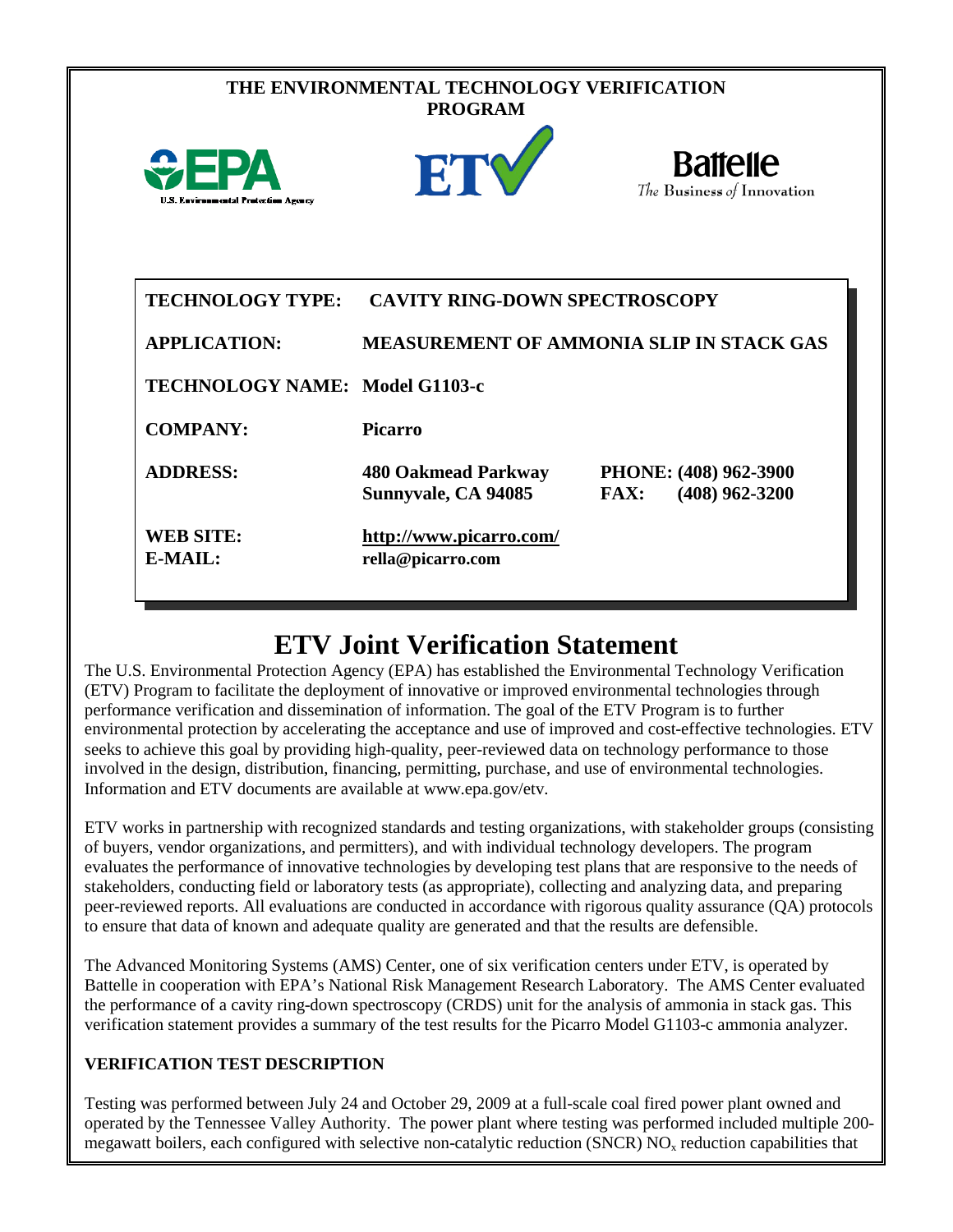involved the injection of an aqueous urea solution into each boiler. During testing, the Picarro Model G1103-c system was installed in an environmentally controlled instrument shelter and supplied with flue gas that was sampled from the superheat section of one boiler. The flue gas was drawn from the duct using a dilution probe (100:1 dilution) incorporating a particulate filter, and was delivered to the CRDS system through approximately 150-200 feet of heated Teflon sampling line. Reference ammonia measurement were performed according to a modified version of Conditional Test Method-027 (CTM-027), which includes non-isokinetic stack sampling and ion chromatographic analysis, to allow comparisons to the CRDS measurements. The relative percent difference (RPD) between the reference measurements and the CRDS measurements was calculated and used to determine the relative accuracy (RA) of the Model G1103-c. After completion of the field testing, the Picarro Model G1103-c was challenged under laboratory conditions by supplying zero air and an ammonia reference standard diluted over a range of target concentrations to assess precision, linearity, zero/calibration drift, and response time.

QA oversight of verification testing was provided by Battelle and EPA. Battelle technical staff conducted a performance evaluation audit and Battelle QA staff conducted a technical systems audit, and a data quality audit of 10% of the test data. This verification statement, the full report on which it is based, and the test/QA plan for this verification test are all available at www.epa.gov/etv/centers/center1.html.

## **TECHNOLOGY DESCRIPTION**

The following description of the Model G1103-c is based on information provided by the vendor. This technology description was not verified in this test.

The Model G1103-c is an analyzer designed to measure ammonia at the parts-per-billion level in the presence of carbon dioxide, water vapor, and other gas species present in flue gas streams. This analyzer is based on CRDS, which is a technique in which a gas sample is introduced into a high-finesse optical cavity and the optical absorbance of the sample is determined, thus providing concentration and/or isotopic ratio measurements of a particular gas species of interest.

The components which make up a basic CRDS instrument are a laser, a high-finesse optical cavity consisting of two or more mirrors, and a photo-detector. Operationally, light from a laser is injected into the cavity through one partially reflecting mirror. The light intensity inside the cavity then builds up over time and is monitored through a second partially reflecting mirror using a photo-detector located outside the cavity. The "ring-down" measurement is made by rapidly turning off the laser and measuring the light intensity in the cavity as it decays exponentially with a time constant,  $\tau$ , that depends on the losses due to the cavity mirrors and the absorption and scattering of the sample being measured. After shutting off the laser, most of the light remains trapped within the cavity for a relatively long period of time (i.e., microseconds [µsec]), producing an effective path length of tens of kilometers through the sample.

The analyzer continuously scans the laser over individual ammonia spectral features and records the absorption loss and wavelength at each spectral point. Each spectrum is comprised of absorption loss as a function of optical frequency. The concentration is proportional to the area under each measured spectral feature. Concentration measurements are provided approximately every second, corresponding to a total of 100 ring-down and wavelength monitor measurements, which provides sensitivity to approximately 0.3 ppb of ammonia in one second, or about 0.025 ppb with five of minutes of averaging. The Model G1103-c has an operational range of 0- 10 ppm NH3, with an optional extended range up to 50 ppm.

The Model G1103-c has dimensions of 43 cm x 25 cm x 59 cm (17" x 9.75" x 23") including the base, and can be rack mounted or operated on a bench top. The approximate purchase price of the Model G1103-c is \$55,000.

## **VERIFICATION OF PERFORMANCE**

Table VS-1 provides a summary of selected verification test results for the Picarro Model G1103-c.